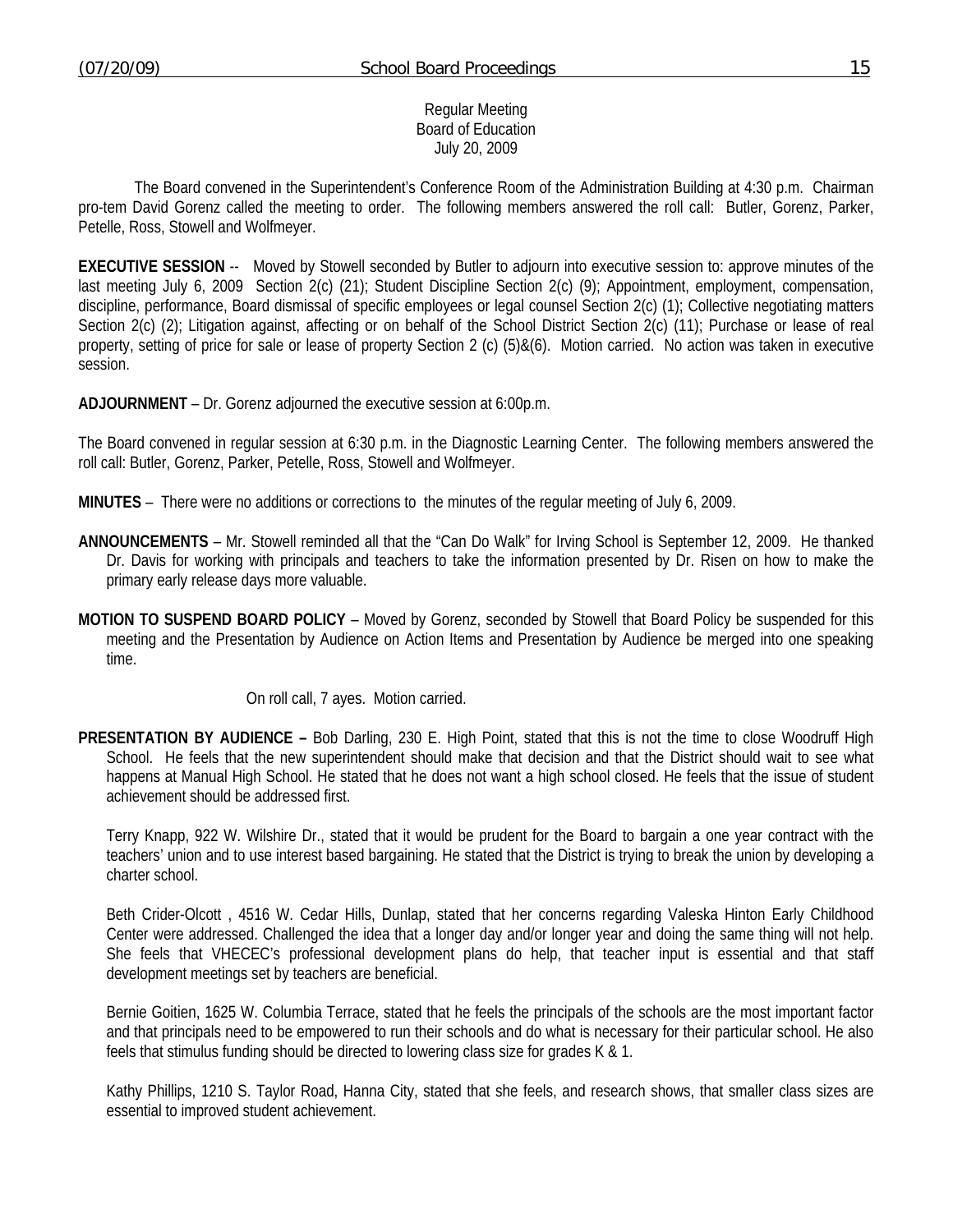Sharon Crews, 2215 W. Callender, would like the district to consider smaller schools when they reconfigure. She stated that she feels standards have become to lax and credit recovery is a "farce." She also feels that students should be required to make up failed classes at summer school and not be allowed to take them during the regular school year. She stated that the high school summer school program has been a drain on the education fund by allowing low-income students to pay \$25.00 per class and not \$150.00 per class.

 Hedy Elliott-Gardner, 3811 W. Pagewood, stated that school closings happen on one side of town, that Adult Education is a successful program and eliminating it would be a great dis-service, the charter school development includes no parents or teachers from the inner city, teachers have done much to expand the inner city baseball program.

 Brien Dunphy, 5506 N. Plaza Drive, feels the closing of a high school should be postponed until there is a new superintendent, that the security department has been reduced from 26 officers to 21, that the insurance premium reduction came from the hard work and collaboration of the unions and administration.

 General Parker, 2101 N. Bigelow, talked on how the audience spoke on action items at the beginning of the meeting and anything else at the end, and to reduce the current confusion, the Board should go back to the old practice. He stated that he is tired of public bodies putting their bad decisions on the backs of tax payers. He proposed sending the Lincoln Middle School students to a wing of Woodruff High School and putting primary students from Kingman Primary School and Irving Primary School at Lincoln. He urged board members to vote for Martha Ross.

 Martha Kelly, 3502 N. Peoria Ave., stated that she feels that there is no real gain to closing Woodruff High School other than getting some teachers off the payroll. She feels that closing Woodruff as a high school would be a death knell to the Averyville area. Other options are available and the issue is to find the right solution for the area.

 Don Jackson, 1123 W. Teton, would like the new superintendent included in the decision to close a high school. He stated that the bad decisions of the district have weighed heavily against students living on the south side of Peoria. He asked that as stimulus funding is used the community be involved in the decisions. He stated his support for Martha Ross for Board President.

 Bryan Devine, 1917 E. Knox, asked for better communication from administration to Woodruff High School administration, staff, students and parents. He also asked what further study was done to decide that Woodruff should be closed. He stated that Woodruff High School should remain open because of their athletic successes and course offerings.

 Terry Shortridge, 333 E. Glen, stated his support for Mrs. Ross for President. He stated that certifications in computer work are needed and Woodruff High School does offer great programs.

 Mike Rhoades, 7110 N. Kiva Ct., thanked everyone for the publicity for the Cisco programs. He asked that administration be open and honest with employees. He stated that collaboration with unions and administration resulted in the current insurance package. He talked about the "numbers" presented by the District and that honest communication should occur so all can understand the financial situation. He stated that the plans for a vocations center have been around since 1965 and that it might be time to follow through with the plans.

 Savino Sierra, 1708 S. Stanley. Stated that the District needs to learn how to communicate with tax payers and that all students need to attend their neighborhood schools.

 Dr. Gorenz commented that as the Board of Education hears public comments the board has difficult and controversial decisions to make that not everyone is going to be happy with. He stated that he and the Board have been accused tonight of: not paying attention, not being honest and open, favoring one geographical location over another and not caring about students or employees and he feels that no one else knows another's motives and those comments do not move things forward. He would like to hear constructive comments that would address the district issues and challenges of 70% poverty rate, 20% special education population and a 33% mobility rate. He asked that those challenges be addressed and that comments or questions on motives or honesty of board or administration are not called for.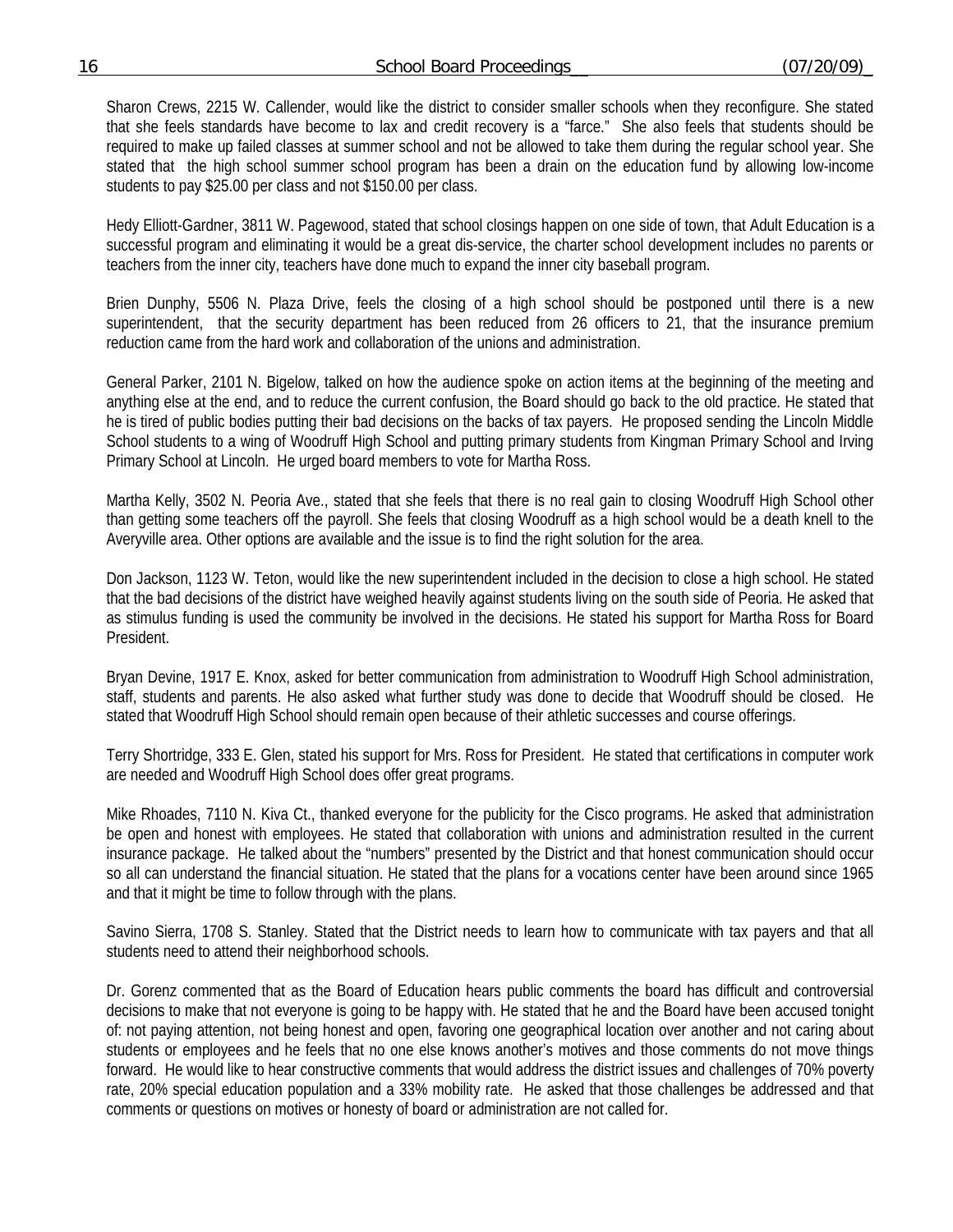**ELECTION OF OFFICERS – PRESIDENT** - The name of Martha Ross was presented by Mrs. Parker and the name of Debbie Wolfmeyer was presented by Mr. Stowell as the nominees for President of the Board of Education for the 2009- 2010 year. The chair asked for other nominations from the floor. There were no further nominations and the Chair declared nominations for the office of president closed.

Members were informed that because there were two nominations for President of the Board of Education for the 2009- 2010 school year, members would vote by naming the individual they supported as President.

> On roll call, for Wolfmeyer: Gorenz, Stowell and Butler, Wolfmeyer For Ross: Petelle, Parker and Ross.

President of the Board of Education for the 2009-2010 year will be Debbie Wolfmeyer.

**ELECTION OF OFFICERS – VICE PRESIDENT** – The name of Linda Butler was presented by Mr. Stowell and the name of Rachael Parker was presented by Martha Ross as the nominees for Vice President of the Board of Education. The chair asked for other nominations from the floor. There were no further nominations and the chair declared nominations for the office of vice president closed.

Members were informed that because there were two nominations for Vice President of the Board of Education for the 2009-2010 school year, members would vote by naming the individual they supported as President.

> On roll call, for Butler: Gorenz, Stowell and Butler, Wolfmeyer For Parker: Petelle, Parker and Ross.

Vice President of the Board of Education for the 2009 – 2010 year will be Linda Butler.

# **CONSENT AGENDA –**

ADOPTION OF CONSENT CALENDAR -- Moved by Stowell, seconded by Butler adoption of the consent calendar. Action items Approval of Contract Agreement with Texas Instruments, Approval of Contract with Candady Consulting and Approval of Contract with 95 Percent Group, Inc. were pulled for a separate vot.

On roll call, 7 ayes. Motion carried.

GIFTS TO SCHOOL DISTRICT – Moved by Stowell, seconded by Butler, that the following donations be accepted and letters of appreciation sent to the donors.

News desk, donated to Richwoods High School by Bradley University

On roll call, 7 ayes. Motion carried.

PAYMENT OF BILLS -- Moved by Stowell, seconded by Butler approval of the payment of the following bills.

| <b>FUND</b> | <b>DESCRIPTION</b>                  | <b>BAL.SHEET</b> | <b>RFV</b> | <b>EXPENSE</b> | TOTAL          |
|-------------|-------------------------------------|------------------|------------|----------------|----------------|
| 10          | EDUCATIONAL FUND                    | \$20,961.74      |            | \$532,421.01   | \$553,382.75   |
| 20          | <b>OPERATIONS, BLDG &amp; MAINT</b> |                  |            | \$223,749.21   | \$223,749.21   |
| 40          | TRANSPORTATION                      |                  |            | \$568,468.98   | \$568,468.98   |
| 60          | CAPITAL PROJECTS                    |                  |            | \$2,646.97     | \$2,646.97     |
| 90          | CAPITAL IMPROVEMENTS                |                  |            | \$5,222.23     | \$5,222.23     |
| 95          | MID CENTRAL ASSOCIATION             |                  |            | \$21,942.68    | \$21,942.68    |
| 99          | PPS ADMIN OUTREACH PROG             |                  |            | \$2,288.10     | \$2,288.10     |
|             |                                     |                  |            | \$1,356,739.18 | \$1,377,700.92 |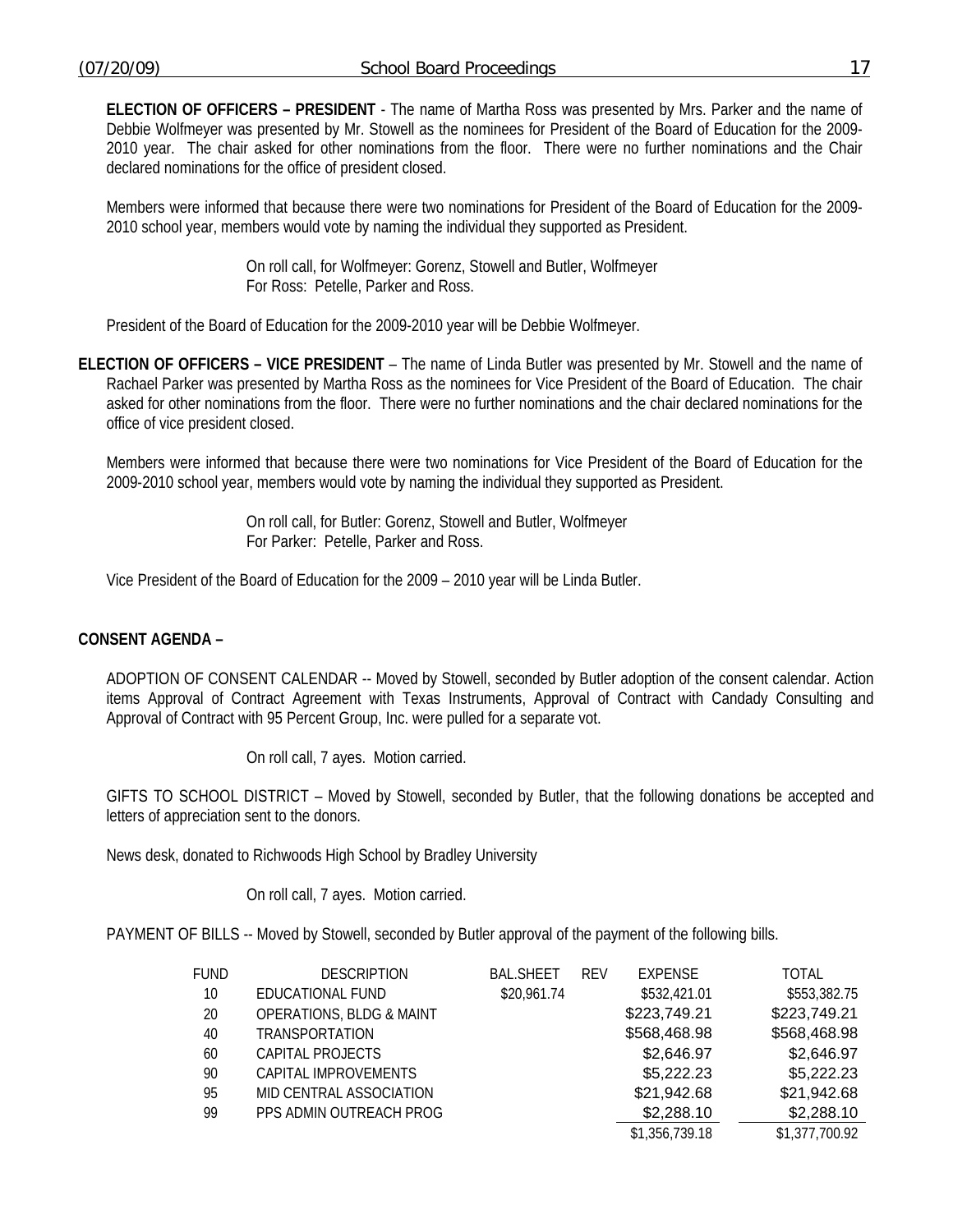On roll call, 7 ayes. Motion carried.

CONSIDERATION OF BIDS – Moved by Stowell, seconded by Butler approval of the following bids.

# **TABULATION OF BIDS – July 20, 2009**

#### Custodial Supplies

Request for bid was sent to 37 vendors. Two were returned undeliverable and four vendors returned "No bid". Bids were received from thirteen (13) vendors and will be awarded per line item for warehouse storage and distribution. It is recommended to award the bid as follows:

| 134.30<br>\$2,184.00 |
|----------------------|
|                      |
|                      |
| .00                  |
| \$12,131.95          |
| \$1,244.45           |
| \$2,100.20           |
| \$1,408.00           |
| \$39,652.65          |
| 171.50<br>\$         |
| 0.00                 |
| \$3,879.50           |
| \$2,071.35           |
|                      |

The above bids were opened on Thursday, June 18, 2009, at 1:30 pm by Julie Cramer and Debbie Brown. This bid will be charged to Buildings & Grounds.

### Paving Work

Request for bid was sent to ten (10) vendors by Zumwalt & Associates. Nine vendors returned bids as follows:

|                              | Base Bid     | Striping @    | Striping @      |
|------------------------------|--------------|---------------|-----------------|
|                              |              | Rolling Acres | Robert Jamieson |
| P.A. Atherton                | \$291,336.80 | \$1,000.00    | 600.00<br>\$.   |
| <b>Aupperle Construction</b> | \$222,777.70 | \$2,650.00    | \$1,460.00      |
| C&G Concrete                 | \$184,686.52 | \$1,540.00    | 550.00<br>\$.   |
| R.A. Cullinan                | \$204,034.17 | \$1,417.50    | \$525.00        |
| Hein Construction            | \$198,696.20 | \$1,350.00    | \$750.00        |
| ICCI                         | \$185,951.00 | \$1,700.00    | \$1,100.00      |
| Otto Baum                    | \$203,083.00 | \$1,000.00    | \$<br>500.00    |
| Southeastern                 | \$182,906.00 | \$1,600.00    | 500.00          |
| Stark                        | \$214,842.00 | 419.00        | 102.00          |

The above bids were opened on Tuesday, July 14, 2009, at 1:30 pm by Julie Cramer, Debbie Brown, Dave Ryon and Pat Carrigan. It is recommended to award Base bid plus Alternates for Striping to Southeastern. This bid will be charged to Buildings & Grounds.

On roll call, 7 ayes. Motion carried.

HUMAN RESOURCE REPORT -- Moved by Stowell, seconded by Butler approval of the following human resource report as amended by the administration.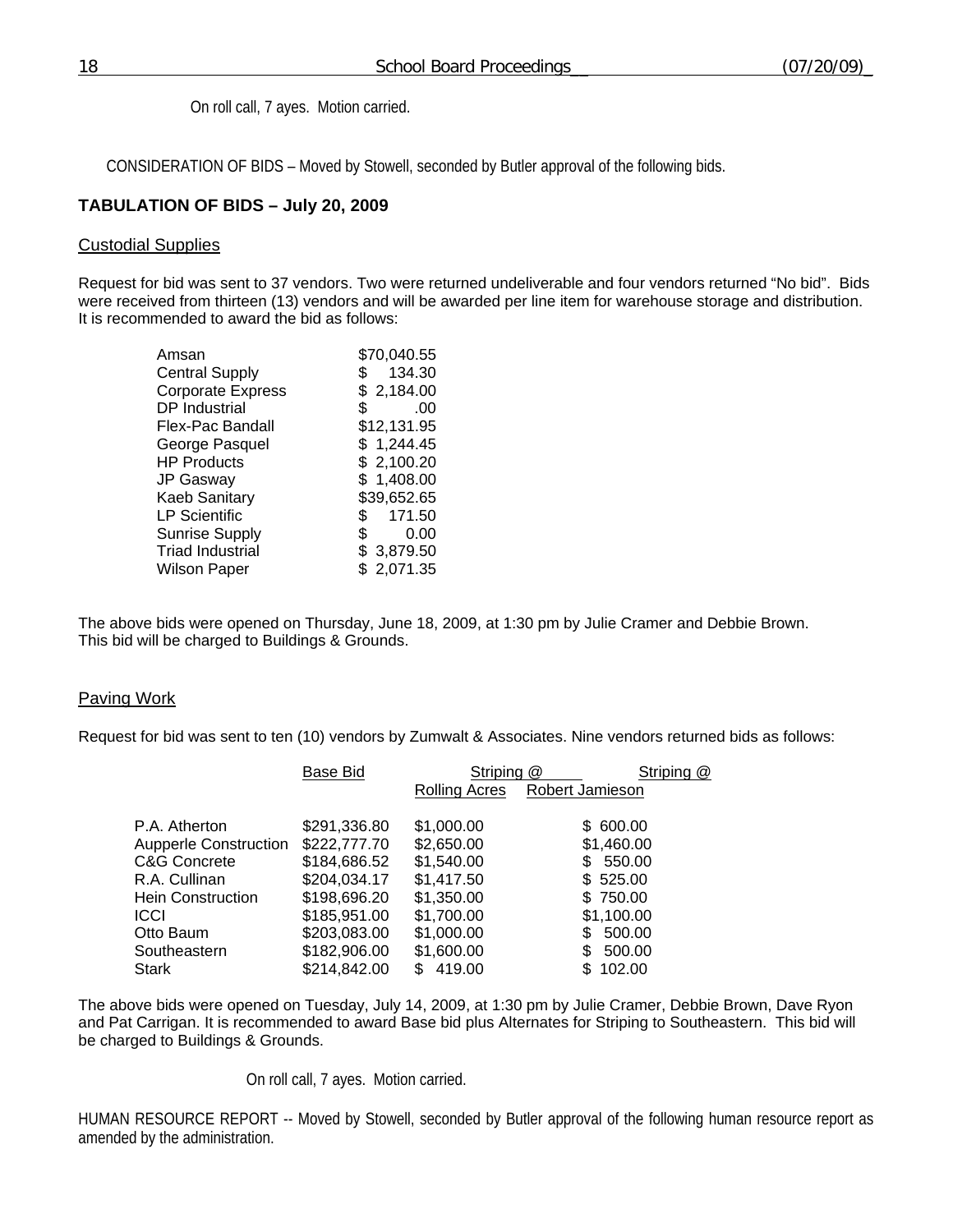**Certified Personnel** 

| <b>Appointments</b>                                           |                      |
|---------------------------------------------------------------|----------------------|
| <b>Administrative - Executive Director of Human Resources</b> |                      |
| Dimke, Debra                                                  | 07-13-09             |
| <b>Administrative - Principal</b>                             |                      |
| Hise, Philip                                                  | 08-03-09             |
| <b>Speech Pathologist - Full Time</b>                         |                      |
| Lucas, Rachel                                                 | 08-24-09             |
| Saal, Jenni                                                   | 08-24-09             |
|                                                               |                      |
| Teachers - Full Time                                          |                      |
| Mason, Abby                                                   | 08-24-09             |
| Roth, Trenton                                                 | 08-24-09             |
| Vickers, Shannon                                              | 08-24-09             |
| <b>Teacher Pink Slips Recall - Full Time</b>                  |                      |
| Akinlua, Elizabeth                                            | Grys, Josh           |
| Bessler, Jennifer                                             | <b>Hobin Gail</b>    |
| Cole, Terry                                                   | Katolick, Julie      |
| Duncan Kassandra                                              | Miller, Theresa      |
| Dvorak, Ericka                                                | Stimeling, Joni      |
| Ebert, Staci                                                  | Tinsman, Andy        |
|                                                               | Williams, Cami       |
| Franklin, Zipporah                                            |                      |
| Fulkerson, Judith                                             |                      |
| Gesford, Tad                                                  |                      |
| <b>Teacher Pink Slips Recall - Part Time</b>                  |                      |
| Armstrong, Jamie                                              |                      |
| <b>Resignations</b>                                           |                      |
| Speech Pathologist - Full Time                                |                      |
| Tripp, Elysa - Harrison                                       | 06-30-09             |
| Teachers - Full Time                                          |                      |
| Hatch, Jennifer<br>$\mathsf{l}$                               | 06-30-09             |
| Hite, Molly                                                   | 07-13-09             |
| Steffeck, April                                               | 06-30-09             |
|                                                               |                      |
| <b>Non-Certified Personnel</b>                                |                      |
|                                                               |                      |
| <b>Appointments</b>                                           |                      |
| Adopt a School Manager - Part Time                            |                      |
| Morris, Cindy                                                 | 07-27-09             |
| Home School Facilitator - Pink Slip Recall - Full Time        |                      |
| Grantham, Emeika                                              |                      |
| Taylor, Dramane                                               |                      |
| Paraprofessionals - Pink Slip Recall - Full Time              |                      |
| Booker, Nichola                                               | Martha, Christine    |
| Butler, Melinda                                               | Masonholder, Tabitha |
| Comiskey, Anne                                                | Nash, Latonya        |
| Couri, Grace                                                  | Owens, Roosevelt     |
| Daniels, Chris                                                | Pearson, Stephanie   |
| Diodoardo, Linda                                              | Pickens, Cardell     |
|                                                               |                      |
| Dooley, Kendall                                               | Powell, Eric         |
| Edwards, Betty                                                | Springer, Misty      |
| <b>Edwards Quentin</b>                                        | Staples, Shaon       |
| Fluga, Julie                                                  | Stenson, Celena      |
| Gwillim, Kirk -                                               | Thornton, Sparkle    |
| Herrick, Susan                                                | Whelan, Theresa      |
|                                                               |                      |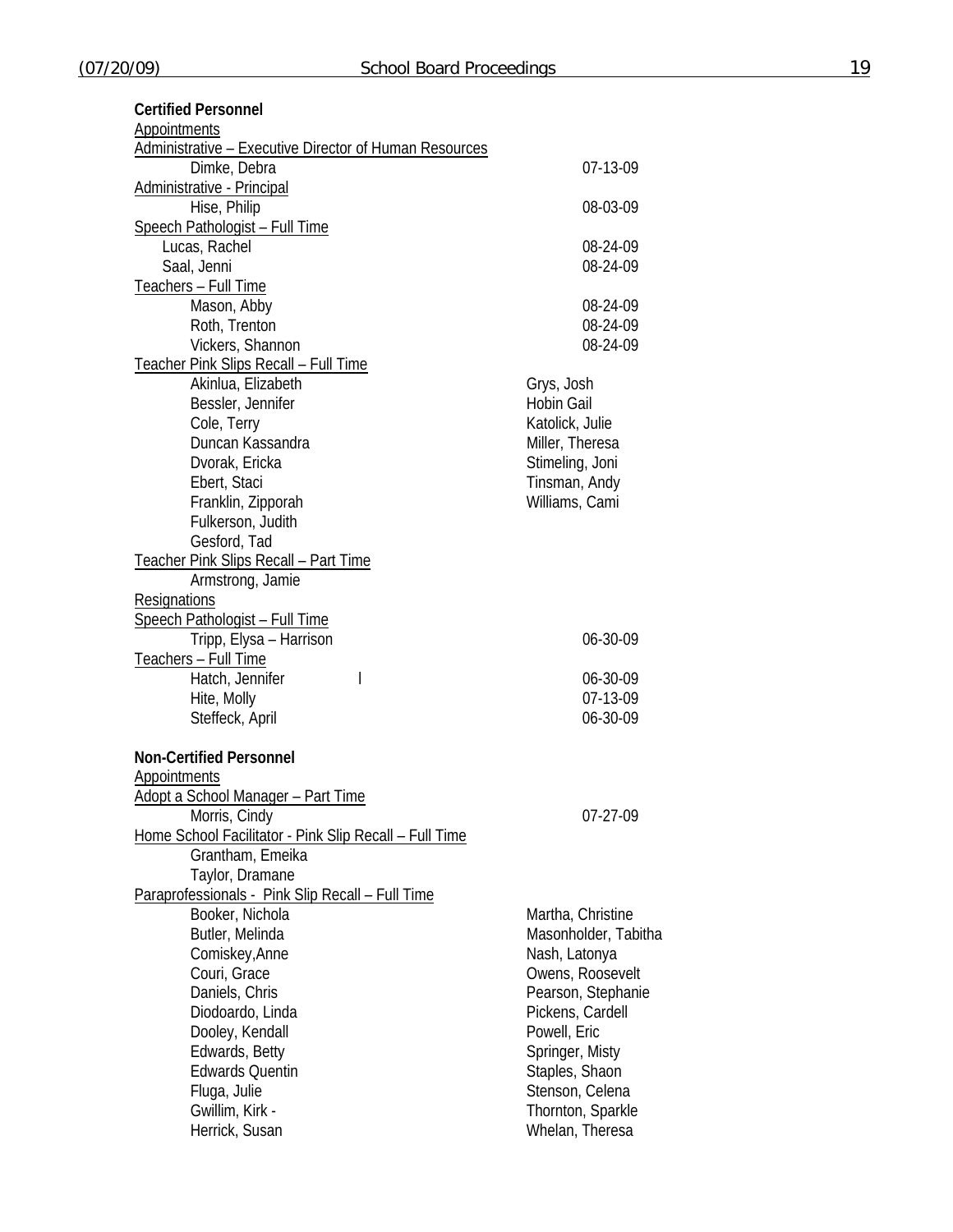| Hines, Diane                                                          | Wilkerson, Tameca |
|-----------------------------------------------------------------------|-------------------|
| Jongerius, Sandra                                                     | Wolters, Gloria   |
| Joraanstad, Shawn                                                     | Yates, Mary       |
| Malone, Tadaricka I                                                   |                   |
| Paraprofessionals - Pink Slip Recall - Full Time                      |                   |
| Howard, Sherri                                                        | 07-20-09          |
| Transportation - Part Time                                            |                   |
| McClain, Che'Keira                                                    | 06-22-09          |
| Moore, Sandra                                                         | 07-06-09          |
| Parker, Willie, Jr.                                                   | 06-22-09          |
| Resignations                                                          |                   |
| Clerical - School Year                                                |                   |
| Kaufmann, Amy                                                         | 06-30-09          |
| <b>Extended Day Care - Part Time</b>                                  |                   |
| Smith, Whitnee-                                                       | 07-08-09          |
| Retirements                                                           |                   |
| Administrative - Building and Grounds- Full Time<br>Carrigan, Patrick | $06 - 11 - 10$    |
| Ryon, Dave                                                            | $06 - 11 - 10$    |
| Witzig, Bruce                                                         | $06 - 11 - 10$    |
| Administrative - Transportation - Full Time                           |                   |
| Harrell, Thom                                                         | $06 - 25 - 10$    |
| Johnston, Fran                                                        | 06-30-10          |
| Sullivan, Michael                                                     | $06 - 25 - 10$    |
| <b>Administrative - Security</b>                                      |                   |
| Scales, Ron                                                           | $06 - 11 - 10$    |
| Clerical - Full Time                                                  |                   |
| Linthicum, Paula                                                      | 06-30-10          |
| Pearson, Cathy                                                        | $06 - 11 - 10$    |
| Maintenance - Full Time                                               |                   |
| Linthicum, Richard                                                    | 06-30-10          |
| O'Neill, James                                                        | 06-04-10          |
| Schaich, Robert                                                       | 06-04-10          |
| Termination                                                           |                   |
| Custodial - Full Time                                                 |                   |
| Ross, Morris                                                          | $07-20-09$        |
| Paraprofessional - Full Time                                          |                   |
| Easton, Brent W.                                                      | 07-14-09          |
|                                                                       |                   |
| <b>Substitutes</b>                                                    |                   |
| <b>Certified Substitute</b>                                           |                   |
| <b>Appointments</b>                                                   |                   |
| <b>Teacher</b>                                                        |                   |
| Hammer, Ben                                                           | 07-07-09          |
| Robinson, Anna                                                        | 07-16-09          |
| Shultz, Cathleen                                                      | 07-16-09          |
| Summer School - Teacher (Title 1)                                     |                   |
| Evans, Pamela                                                         | 07-07-09          |
| Lewellyn, Gail                                                        | 07-07-09          |
| Trefzger, Beth                                                        | 07-07-09          |
|                                                                       |                   |
| <b>Removed from Referral List- Teachers</b><br>Brija, James           | 07-20-09          |
|                                                                       |                   |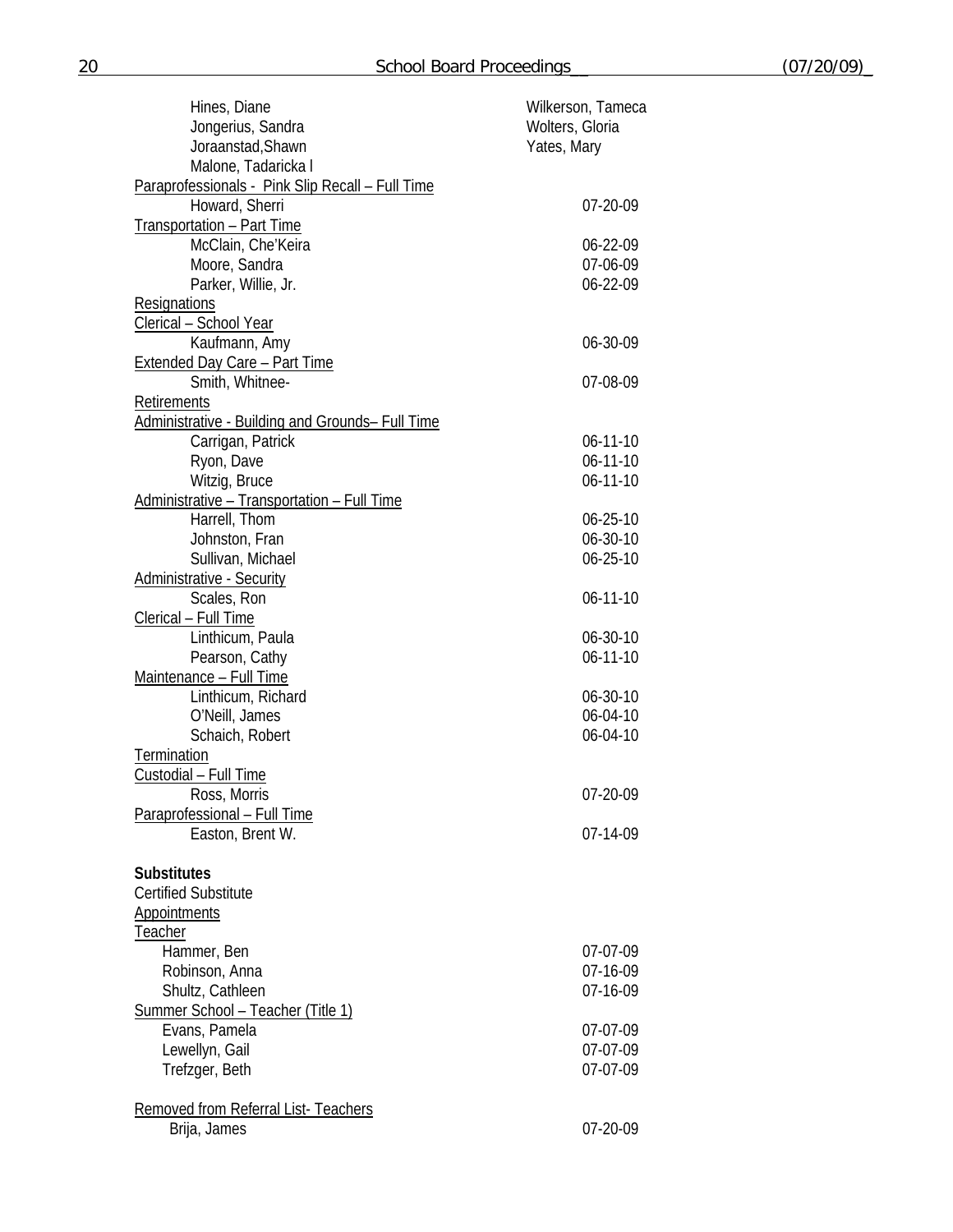| Criss, Maria                                  | 07-20-09 |
|-----------------------------------------------|----------|
| Davis, Glenn                                  | 07-20-09 |
| Holt, Mary                                    | 07-20-09 |
| Jones, Brent                                  | 07-20-09 |
| Jones, Brett                                  | 07-20-09 |
| Jones, Edwina                                 | 07-20-09 |
| Miller, Adam                                  | 07-20-09 |
| Tucker, Nettie                                | 07-20-09 |
| Resignations                                  |          |
| Teachers                                      |          |
| Berfield, Jane                                | 07-08-09 |
| Edwards, Kristin                              | 07-14-09 |
| Graves, Rita                                  | 07-08-09 |
| Kahn, Thomas                                  | 07-08-09 |
| Santangelo, Gerard                            | 07-20-09 |
|                                               |          |
|                                               |          |
| <b>Non-Certified Substitute</b>               |          |
| Removal from Referral List                    |          |
| <b>Substitute Aide and Behavior Attendant</b> |          |
| Bassett, Keith                                | 07-20-09 |
| Clements, Tiffaney                            | 07-20-09 |
| Coleman, Ronisha                              | 07-20-09 |
| Denson, Amy                                   | 07-20-09 |
| Gaston, Rashida                               | 07-20-09 |
| Grant, Nicholas                               | 07-20-09 |
| Irby, Ashley                                  | 07-20-09 |
| Jackson, Tiffaney                             | 07-20-09 |
| Knighten, Almetter                            | 07-20-09 |
| Mason, Latoria                                | 07-20-09 |
| Moore, Vernita                                | 07-20-09 |
| Nellum, Carla Ann                             | 07-20-09 |
| Richardson, Shavon                            | 07-20-09 |
| Shepherd, Cori                                | 07-20-09 |
| Smith, Sherika                                | 07-20-09 |
| Thomas, Cynthia                               | 07-20-09 |
| Vance, Mia                                    | 07-20-09 |
| Williams, Kimberly                            | 07-20-09 |

On roll call, 7 ayes. Motion carried.

Wilson, Jenea 2008 2014 12:30 07-20-09

TRAVEL REQUESTS - Moved by Stowell, seconded by Butler approval of the travel requests as presented by the administration. (Copy is on file in the board secretary's office.)

On roll call, 7 ayes. Motion carried.

PREVAILING WAGE RATE – Moved by Stowell, seconded by Butler that the resolution establishing prevailing wage rates, in compliance with Illinois Statutes, be adopted and that a copy of this resolution be filed with the Secretary of State and the Department of Labor by the Secretary of the Board of Education.

On roll call, 7 ayes. Motion carried.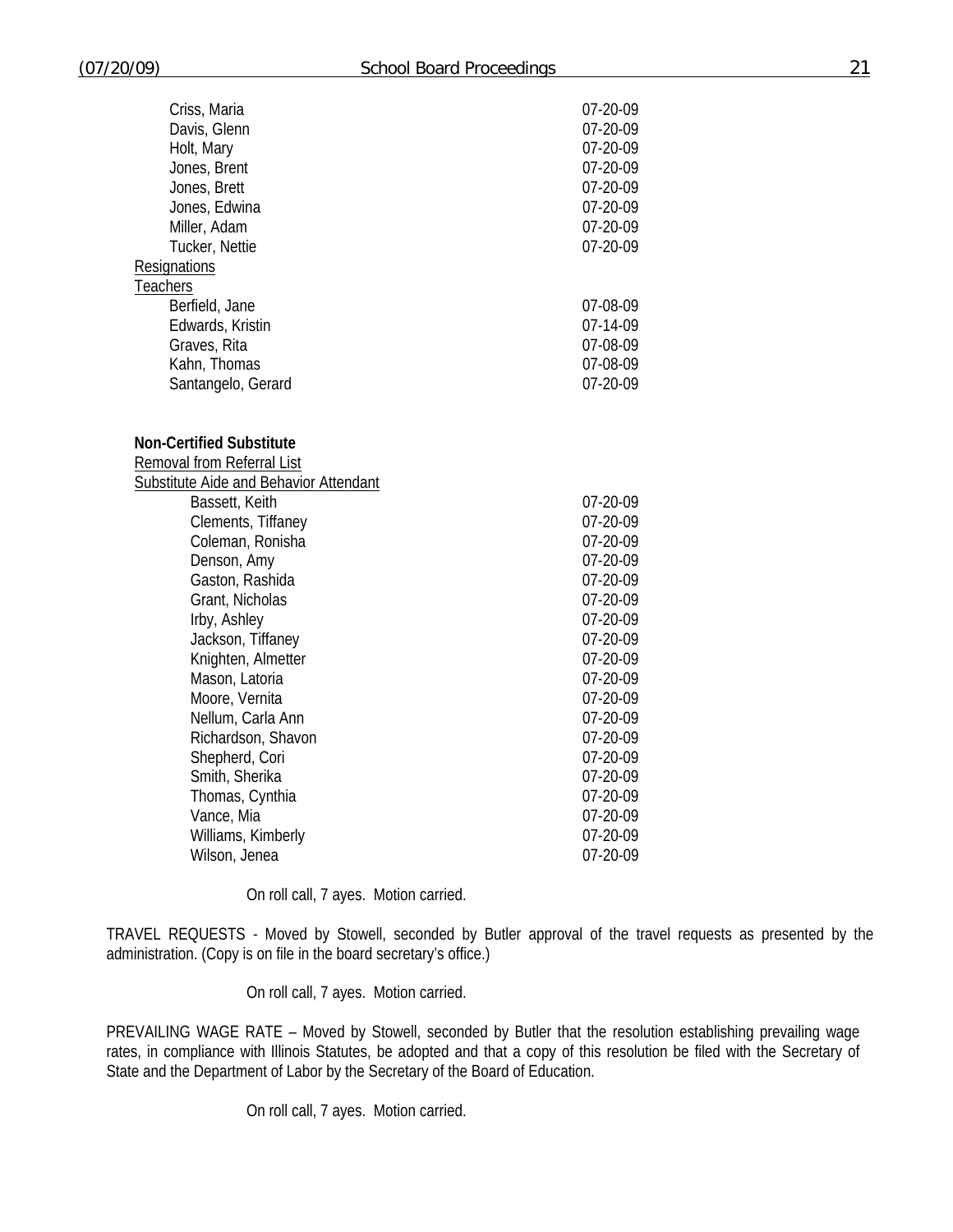APPROVAL OF CONTRACT AGREEMENT WITH TEXAS INSTRUMENTS – Moved by Gorenz, seconded by Butler that the Administration be authorized to enter into a contractual agreement with Texas Instruments for \$15,995.

In discussion with Board member Stowell Dr. Hannah clarified that there were would no additional hardware cost for the district with the purchase of these calculators.

On roll call, 7 ayes. Motion carried.

APPROVAL OF CONTRACT WITH CANADY CONSULTING – Moved by Stowell, seconded by Gorenz that the Board of Education of Peoria Public Schools District 150 approve the contract with CANADY CONSULTING, Inc.

Dr. Hannah noted that all principals will be invited to the professional development provided by Canady Consulting on "School policies and grading practices that increase the odds for students success/failure."

On roll call, 7 ayes. Motion carried.

APPROVAL OF CONTRACT WITH 95 PERCENT GROUP, INC. – Moved by Stowell, seconded by Butler that the Board of Education approves the Contract with the 95 Percent Group, Inc. Further that the Superintendent is authorized to execute the Contract.

In discussion with Board member Stowell Dr. Hannah noted that this is the second year for professional development with the 95% group to interpret data and instruct children in early reading. All 14 primary schools will be included and over 4,500 students will be impacted with on-site professional development opportunities for 224 staff members.

Mr. Stowell stated that he would like more information on Rti and a survey of principals as to what initiatives they feel are seeing success.

### **DELIBERATION AGENDA**

APPROVAL OF PRINICIPAL CONTRACTS – Moved by Parker, seconded by Butler that the salaries and contract length for New Principals for the School Year 2009 – 2010 be set.

| Trewyn        | Eric Thomas        | 1 year  | \$81,068.36 |
|---------------|--------------------|---------|-------------|
| Lincoln       | Annette Johnson    | 1 year  | \$86,076.90 |
| <b>Hines</b>  | Jamie Brown        | 1 year  | \$61,592.59 |
| Lindbergh     | <b>Philip Hise</b> | 1 year  | \$88,146.25 |
| <b>VHECEC</b> | Diann Duke         | 1 year  | \$97,736.73 |
| Harrison      | Vera Lee Smith     | 3 years | \$97,060.32 |

Ms. Petelle would like to see the formula used to determine principal contracts.

On roll call, 7 ayes. Motion carried.

APPROVAL OF CONTRACT FOR EXECUTIVE DIRECTOR OF HUMAN RESOURCES – Moved by Parker, seconded by Stowell that the contract for Debra K. Dimke as Executive Director of Human Resources of the Board of Education of the City of Peoria School District Number 150, Peoria, Illinois effective July 13, 2009 for a term ending June 30, 2010 be approved.

On roll call, 7 ayes. Motion carried.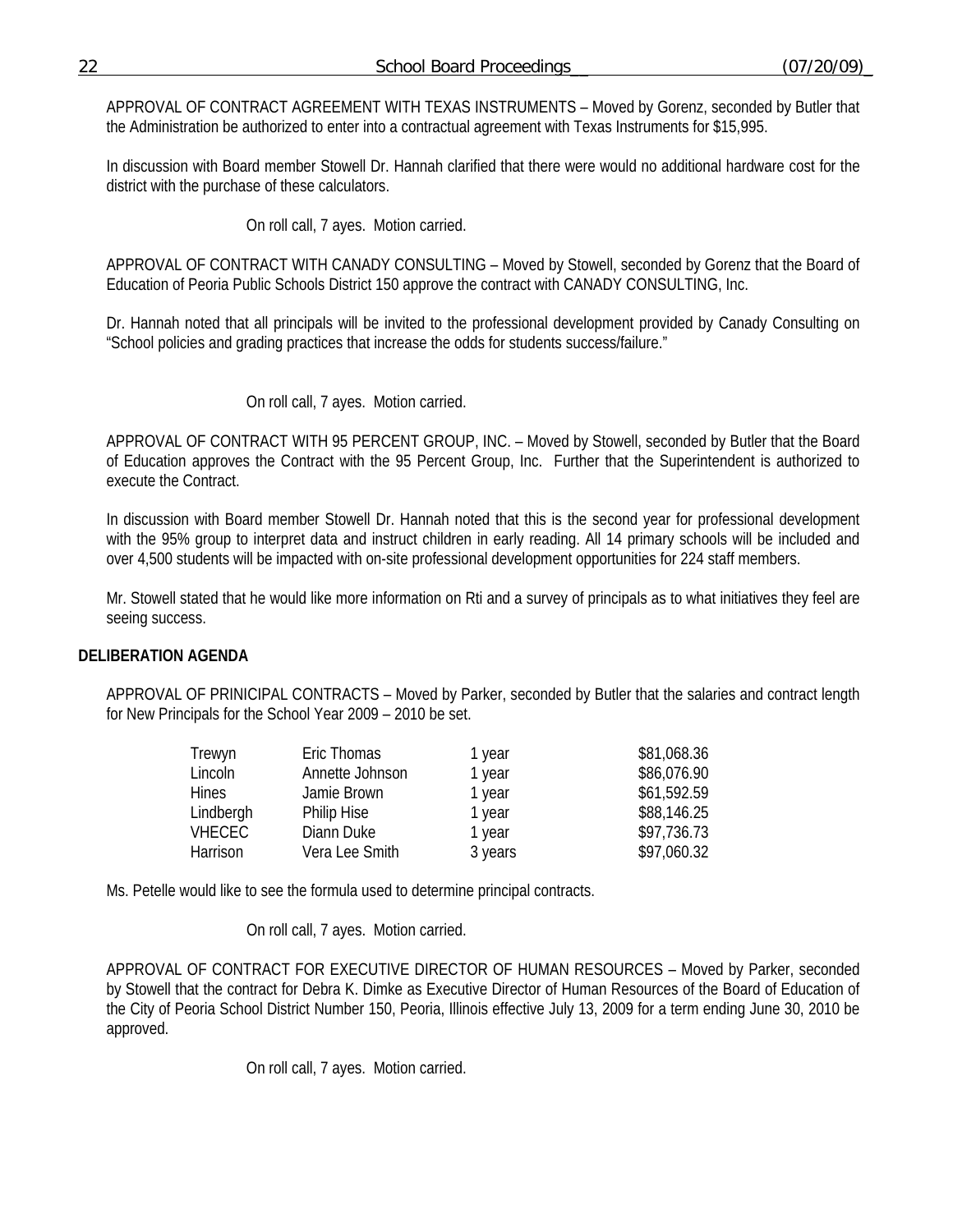## **INFORMATION ITEMS – REPORTS FROM SUPERINTENDENT AND STAFF** –

1. GOAL 1 – STUDENT ACHIEVEMENT – **ADULT ED DISCUSSION –** In discussion with the Board Superintendent Hinton presented the current situation with the Adult Ed program. Mr. Hinton noted that Adult Ed serves over 500 students a year and that before any major changes are made they will be presented to the Board for discussion. Mr. Hinton continued and discussed the financial challenges for the program. Currently the program is funded by State, Federal and Grant funds – of the \$659,000 - \$467,000 is from the State and \$180,000 from the Federal program. The dilemma is that State funding will be reduced, the amount is yet to be know, and what will that mean for the current program. Currently there are seven certified staff member and 4-5 opening they are qualified to fill at other schools. Mr. Hinton hopes to receive more information from the State in the near future. He did note that ICC offers a similar program and they too are waiting for funding information.

Board member Stowell noted that the federal government is going to give \$12 billion to community college and that could place ICC in a great position – they could offer the program and use our buildings. Mr. Stowell also presented information on the Early Learning Challenge Grant – our challenge is to get our students through the  $12<sup>th</sup>$  grade with success. Mr. Stowell would rather use resources for early childhood and then work collaboratively with ICC.

Discussion was held between board members on the options with reduced funding. Mrs. Ross asked about the length of grants – are any of the grants three year grants. Mr. Hinton will provide that information. Mrs. Ross asked that Adult Ed not be eliminated without a plan. Dr. Gorenz agreed with Mr. Stowell and stated that he feels that as dollars are reduced for programs decisions will have to be made on who could best provide the services. Mrs. Parker would like to see the District work with ICC and have a plan in place. Mrs. Wolfmeyer noted that if the Education Fund must fund the program other areas would need to be cut. Rev. Butler summarized that the decision will need to be made is the District wants to continue the program, partner with ICC or get out all together.

**STIMULUS FUNDING** – Mr. Hinton stated that the district has received information on the process to go forward. Tomorrow will be a conference call regarding stimulus funding with Title 1. Mr. Hinton proposed that if extra funding is received using it for class size reduction in grades K & 1 and funding for library managers. He did note that districts are not to spend money until their applications are approved.

**PRIMARY EARLY RELEASE** – Dr. Davis reported that she met with principals and teachers to discuss the Primary Early Release Days. They recommended adding additional time (dismissal at 1:15 p.m.) and eliminating 3 Early Release Days. The amount of minutes allocated to professional development would remain the same.

2. Goal 2 – FISCAL RESPONSIBILITY – **PROPOSAL ON RESTRUCTURING HIGH SCHOOLS** – Mr. Hinton read the following statement: - "This evening we begin the difficult discussion as to which high school will be closed to address the immediate and imperative concerns we have as a school district. This recommendation does not come to the Board without a great deal of consternation and consideration on our part. It is not early to repurpose a high school or a major tradition in a community for thousand of former students and families.

We are at this point as many other major organizations are in this country. We are seeing and experiencing changes that have not been seen or experienced for decades in our country and for most us not in our lifetime.

It is now clear that this move to repurpose one of our high schools is one of many efforts we are taking as a school system to remain viable and financially solvent as a school system. Already we have made major reductions in our district resulting in the elimination of staff in positions, we have closed schools, we have forgone purchases, reduced our maintenance schedule and we conserve whenever it is possible for us to do so. Now we are at the place of repurposing one of our high schools."

Mr. also presented the following information. **Status of the district -** *Financial Considerations*  The school district is currently facing financial challenges which necessitate reconsideration of the use of high school facilities. Improvement of the district's financial condition is the primary reason for making changes. This also provides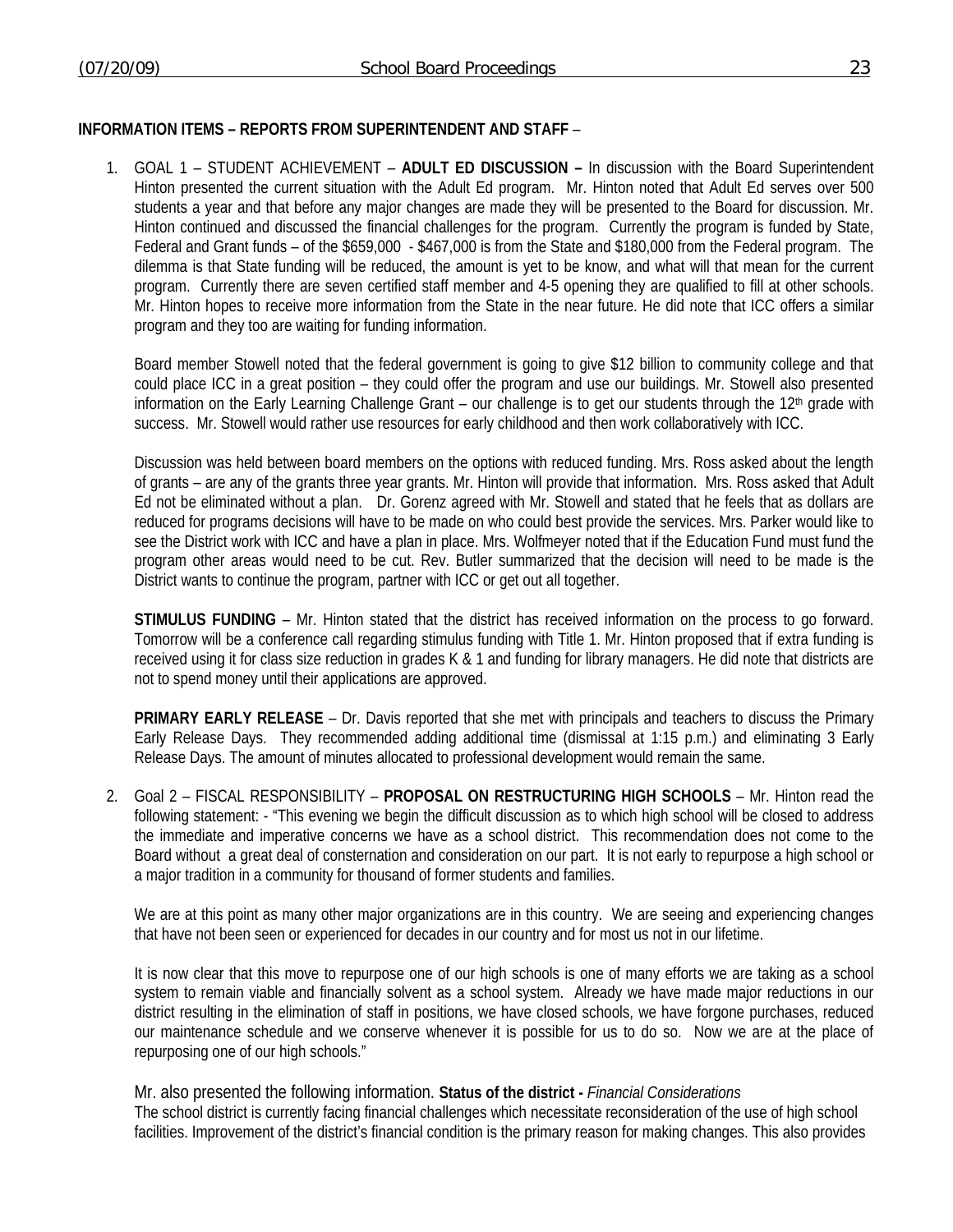an opportunity to improve the educational services to all students. A reduction in the number of schools will result in savings in the number of staff needed to operate the school (administrative, custodial, teaching and support staff). An analysis by district staff shows that closing a high school saves money by reducing the district payroll by approximately 45 total staff members. Another financial consideration is the use of Public Building Commission funds as a source for building construction and updating school facilities. There is a time limit on the utilization of Public Building Commission funding; construction must be substantially completed by June 30, 2011.

*Educational Benefits -* There are additional educational benefits in consolidating the district's four high schools into three. Reduction in the number of high schools will reduce duplication of staff and enable a more focused and effective use of staff. Reducing the number of high schools will increase enrollment in courses with less demand. This will enable these courses to continue to be offered and will keep all high schools comprehensive. With a wider array of courses offered, the high schools are more likely to retain and attract students and families to the district.

*Previous Decisions -* There are a number of previous decisions which provide guidelines for repurposing a high school. These include the following decisions made by the school board.

- 1. To close one high school
- 2. To close primary schools Kingman and Irving
- 3. To build new schools following the B-8 or K-8 model.
- 4. To utilize the remaining funds from the PBC for the Math, Science and Technology Academy, Career Vocational Center and a non-traditional school.

The requirements for the Peoria Public Schools B-8 Community Learning Centers (CLC) were developed through a community charette process in 2006 and accepted by the board in 2007. The approved CLC program includes access to and utilization of outdoor areas and green space, a village concept to encourage continuity and professional learning community development, space for project work and in-depth 21st century learning, space for extended day and week programs for students with community involvement, space for community use for adult education, neighborhood and community organizations, and child care support programming. In addition, the CLC design includes zoning of the building to enable community use during non-school times.

**Decisions to be Made -** The next decision which needs to be made is which high school can be repurposed most effectively. To assist in making that decision a financial analysis was done by district staff to see if there would be a financial advantage in repurposing one high school over the other. A utilization analysis was also completed to see which building could be used most effectively to meet the educational vision of the B-8 schools. The location of students in Kingman and Irving attendance area were also analyzed.

Ms. Schau then presented more financial information noting that the difference in savings between closing Woodruff or Peoria High would be mostly in transportation costs – moving to repurpose Peoria High would be an additional \$10,000.

Ms. Schau then presented that the crucial next question is which building would better be utilized. Also asked was if Kingman and Irving students could all be placed together in one high schools. The answer was no – research indicates that a K-8 model is most beneficial. The addition of Lincoln to create two B-8 community learning centers would be workable.

Mr. Paul Kouri next discussed and showed slides of the configuration to B-8 for bother Woodruff and Peoria High. The primary difference in these two alternatives are:

- Location of student population from the school
- Length of time students are riding on the bus
- Accesibility of shared community resources to both B-8 centers
- Access to outdoors and green space

**Recommendation -** After reviewing the previous decisions and the analyses of student distribution, financial scenarios and facility utilization, the recommendation is to repurpose Lincoln and Woodruff schools as two new B-8 - Lincoln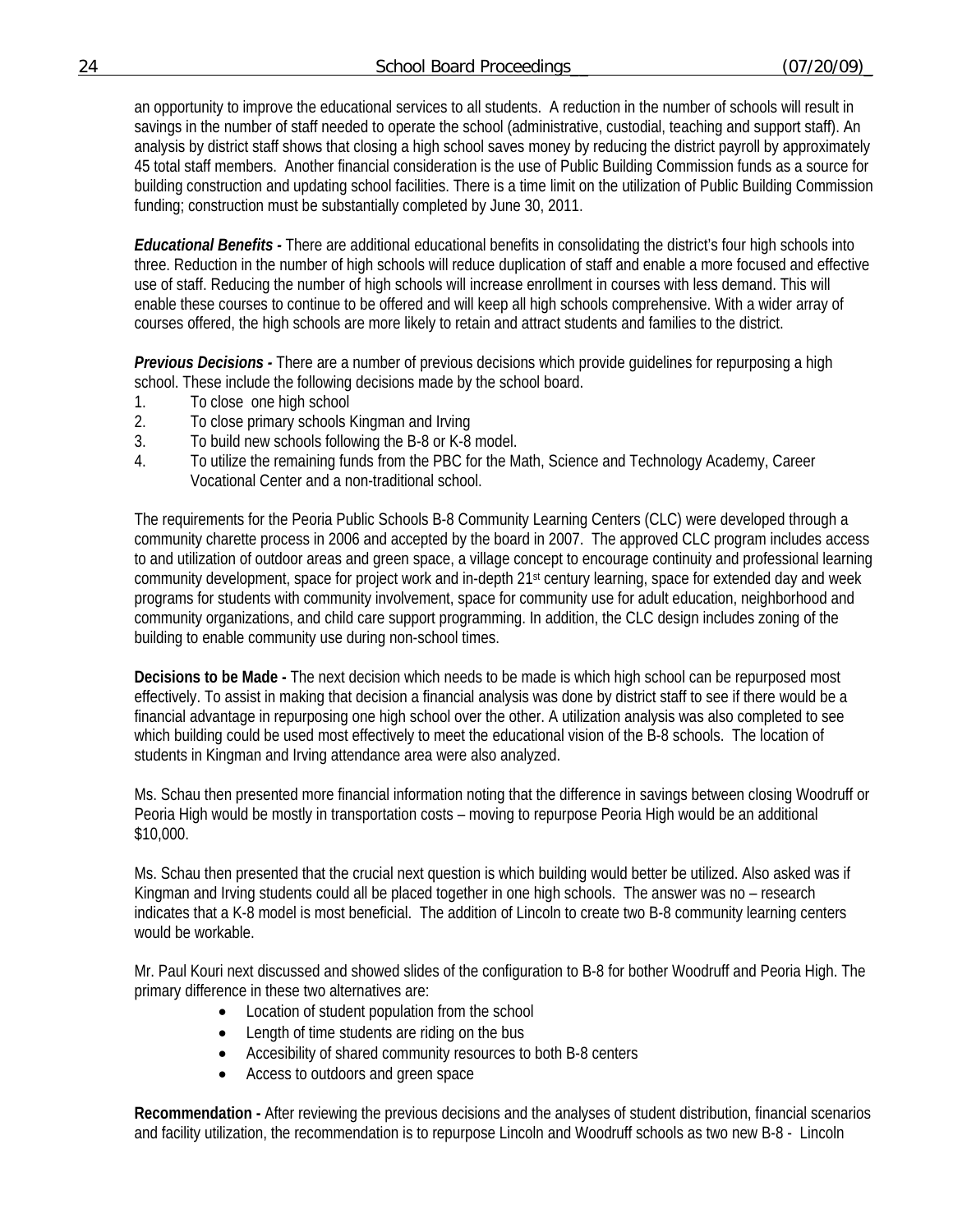School would house all components of the B-8 model except for early childhood and the community components. The early childhood and community components at the Woodruff facility will be available for use by the Lincoln Community Learning Center children and families. Air conditioning already in the Lincoln facility will enable this B-8 CLC to be a year-round school. The second B-8 CLC will be located in the Woodruff facility. Additional upper floor spaces not fully utilized by the B-8 components will enable this CLC to serve as a special focus school with the focus yet to be determined.

The last recommendation is to develop a task force to review the vision of high school education in the district and determine how to best meet needs of all students.

Discussion was held among board members on the presentation. Ms. Petelle asked for research on Birth – 8<sup>th</sup> grade schools. Mrs. Ross stated her concern with the numbers, where would all the students come from? Mr. Hinton reported that for the new Glen Oak School after neighborhood students were enrolled, any empty seats would be available to students in the rest of the district. Mr. Hinton will look into enrollment figures for Glen Oak and the Irving, Kingman, Lincoln area. Mrs. Ross stated that she thought the closing of a high school was to save money –how could using the school again save money? Mr. Hinton noted that reduction in high school teaching staff (projected at 45) is where the savings occur.

Dr. Gorenz discussed the facilities, noting that Woodruff is a much newer school – but either would be used as a middle school. Mr. Kouri noted that Woodruff High School is a superior facility for high school and middle schools students, Peoria High School is good as a high school, but does not work as well as a K-8 school (the annex with the ½ story off). The corridors at Peoria High School are wider and do not have windows – the classroom facilities are the same size at both buildings.

Mr. Stowell asked that the presentation be posted on-line. Mr. Stowell noted that he was disappointed with the building operating usage not being considered. Mr. Stowell stated that he thinks that the high school to be used is interrelated to our bonding capacity – one the PBC current bonding is used there will not be capital funding bonding capabilities for 20 years. Mr. Stowell feels Peoria High should be closed and that there should be an analysis of the closing Peoria High School – bring in the City and Park District and study the possible uses of the area – use three years to study the facility and possibly add an academy to Peoria High School and take Columbia off line or use Peoria High for a nontraditional school. He does not feel that two K-8 buildings side by side is not the best use of buildings. He emphasized that the savings to the district comes from the elimination of staff. He will not support the current plan because it does not do what needs to be done for the community.

Rev. Butler noted that she would like the information regarding the high school students. Mr. Hinton noted that the information will be coming to the Board of Education soon – we will look at the services provided by all our high schools. Dr. Hannah reported on his trip to Joliet Township High School to discuss their academy set-up. At that school there is mandatory response for students that are not performing up to grade level.

Mr. Ryon in discussion with Board President Wolfmeyer reported that renovations would be needed for either school, but a cost has not yet been determined. The funding source would depend on how much the bonds are sold for. Mrs. Wolfmeyer stated her other concerns are the number of students at either high school and the difference between a high school building and elementary building, the enormity of the building and the small amount of space used for academics.

Mr. Hinton summarized that this consolidation is from a financial need and an academic need. He stated that he now realizes that major impact occurs with education in the early years of a child – our focus should be at the beginning – research now validates that concept. He noted that this is the beginning of the discussion for the re-purposing of schools.

Mr. Stowell noted that part of the message from President Obama on Early Childhood Education and the Early Learning Challenge Grant was- "There is no stronger weapon against inequality, no better path to opportunity, than an education that can unlock a child's God given potential." He urged the District to take ownership of the early childhood